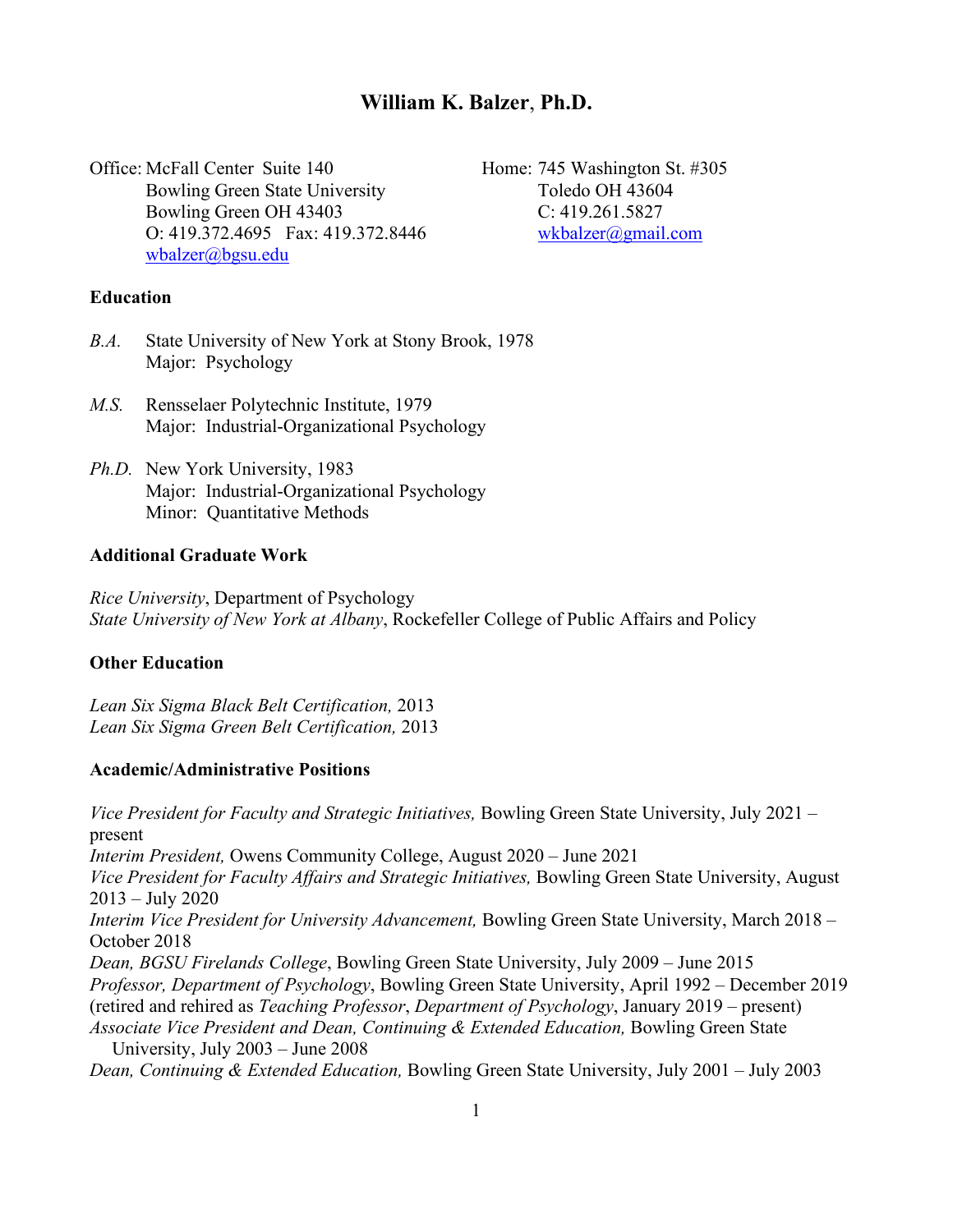*Interim Dean, BGSU Firelands College*, Bowling Green State University, July 1999 – June 2001 *Chair, Department of Psychology*, Bowling Green State University, November 1993 – June 1999

*Acting Director, Institute for Psychological Research and Application*, Bowling Green State University, Spring 1995

- *Interim Coordinator, Capital Planning Projects*, *College of Arts & Sciences*, Bowling Green State University, September 1993 – January 1994
- *Graduate Program Director, Industrial-Organizational Psychology*, Bowling Green State University, 1984 – 1993
- *Acting Vice-Chair for Instruction, Department of Psychology*, Bowling Green State University, Spring 1993
- *Associate Professor, Department of Psychology*, Bowling Green State University, April 1988 April 1992
- *Adjunct Professor, N. A. Rockefeller College of Public Affairs and Policy*, SUNY Albany, Summer 1985
- *Director, Institute for Organizational Research and Development*, Bowling Green State University, 1984 – 1989
- *Assistant Professor, Department of Psychology*, Bowling Green State University, August, 1983 April 1988

## **Fellowships**

*American Council on Education Fellows Program*, Wayne State University, August 1996 – May 1997. Structured, in-depth study of college and university administration and higher education leadership (Mentors: President David Adamany and Executive Vice President Roger Nys).

## **Board Memberships**

*Toledo regional Chamber of Commerce* (Toledo, OH), 2020 – 2021 *Regional Growth Partnership* (Toledo, OH), 2020 – 2021 *Erie County Economic Development Corporation* (Sandusky, OH), 2009 – 2015 *Vice President; Personnel Committee Chair Erie County Improvement Corporation (Sandusky, OH), 2009 - 2015 Firelands Regional Medical Center (Sandusky, OH), 2202 – 2003; 2011 – 2013 Chair Quality Leadership Committee; Bioethics Committee George Mylander Foundation (Sandusky, OH), 2009 – 2015 James McBride Arboretum Board (Huron, OH), 2009 – 2015 Notre Dame Academy (Toledo, OH), 2004 – 2013 Board Chair; Finance Committee Chair; Strategic Planning Committee Chair Workforce Development Council (Fremont, OH), 2009* – 2011 *Owens Community College Arts & Sciences Advisory Board, 2000 – 2003; 2006 – 2008 Great Lakes Consortium to promote international business, friendship, and democracy, 2004 – 2008*

## **Professional Memberships**

*Association of Academic Personnel Administrators* (2013 – present)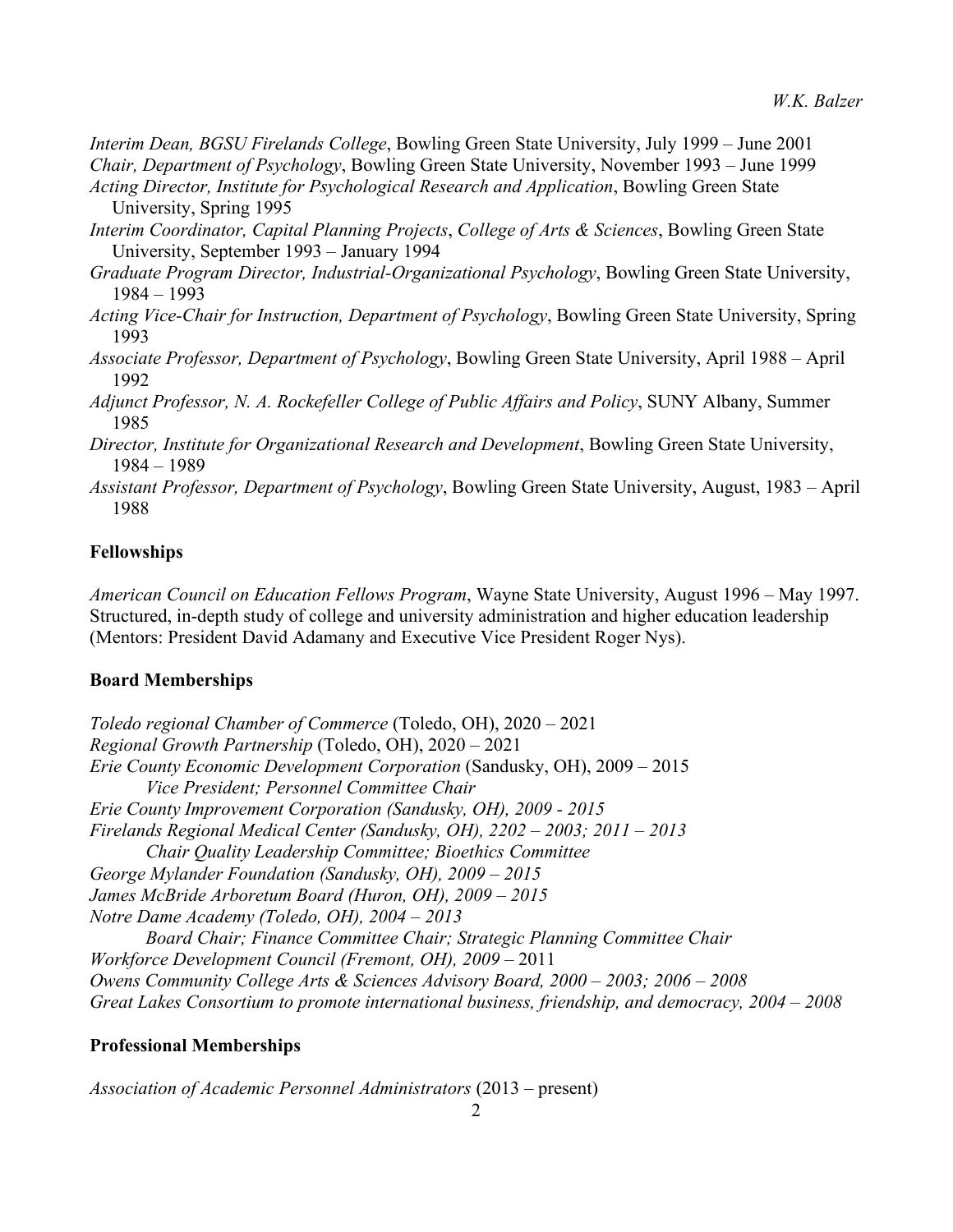*Society for Industrial and Organizational Psychology* (1983 – present) *American Psychological Society* (1988 – present)

## **Awards Received**

*Visionary Leadership Award,* Erie County Economic Development Corporation, 2015 *Educator of the Year,* Erie County Chamber of Commerce, 2011 *Partner in Education*, Erie-Huron-Ottawa Educational Service Center, 2000 *Psi Chi Professor of the Year*, Bowling Green State University, 1993 *Certification of Appreciation for Recognition of Valued Contributions to Instructional Excellence*, College of Arts & Sciences, Bowling Green State University, 1989 *BGSU Undergraduate Teaching We-ness Award*, January 1989 *Academic Challenge Fund* award (university-based employee assistance program), Summer 1986 *Faculty Research Associateship* for developing a survey of work performance norms in organizations, Bowling Green State University, Summer 1984

## **Grants**

*Ohio Learning Network*, 2000. Co-principal investigator on grant to promote faculty development in distributive education on regional campuses in Ohio. Approximately \$50,000 in funding. *Center for Substance Abuse Prevention*, 1991 – 1996. Co-principal investigator on subcontract to

provide program evaluation services to the Huron County Collaborative, a community drug prevention program. Approximately \$100,000 in funding.

*Program in Industrial-Organizational Psychology*: Awarded by the Ohio Board of Regents Academic Challenge Program, 1987 - 1988. Approximately \$500,000 for 1987 – 1993 period.

### **Editorial Review Boards**

*Journal of Business & Psychology,* 2008 - 2019 *Journal of Applied Psychology*, 1993 – 2002

#### **Ad Hoc Reviewer**

*Journal of Applied Psychology, Organizational Behavior and Human Decision Processes, Academy of Management Review, Academy of Management Journal, Personnel Psychology, Journal of Management, Behavioral Decision Making, Journal of Sports Management, Omega: The International Journal of Management Science, International Journal of Selection and Assessment, International Journal of Quality & Reliability Management, Studies in Higher Education*

### **Consulting** *(exemplars)*

*Catholic Charities of Toledo, Cedar Fair, Citibank, City of Bowling Green, Ford Motor Company, General Mills, King Fahd University of Petroleum and Minerals, LeTourneau University, Marathon Special Products, Merrill Lynch and Company, National Broadcasting Company, Owens-Illinois,*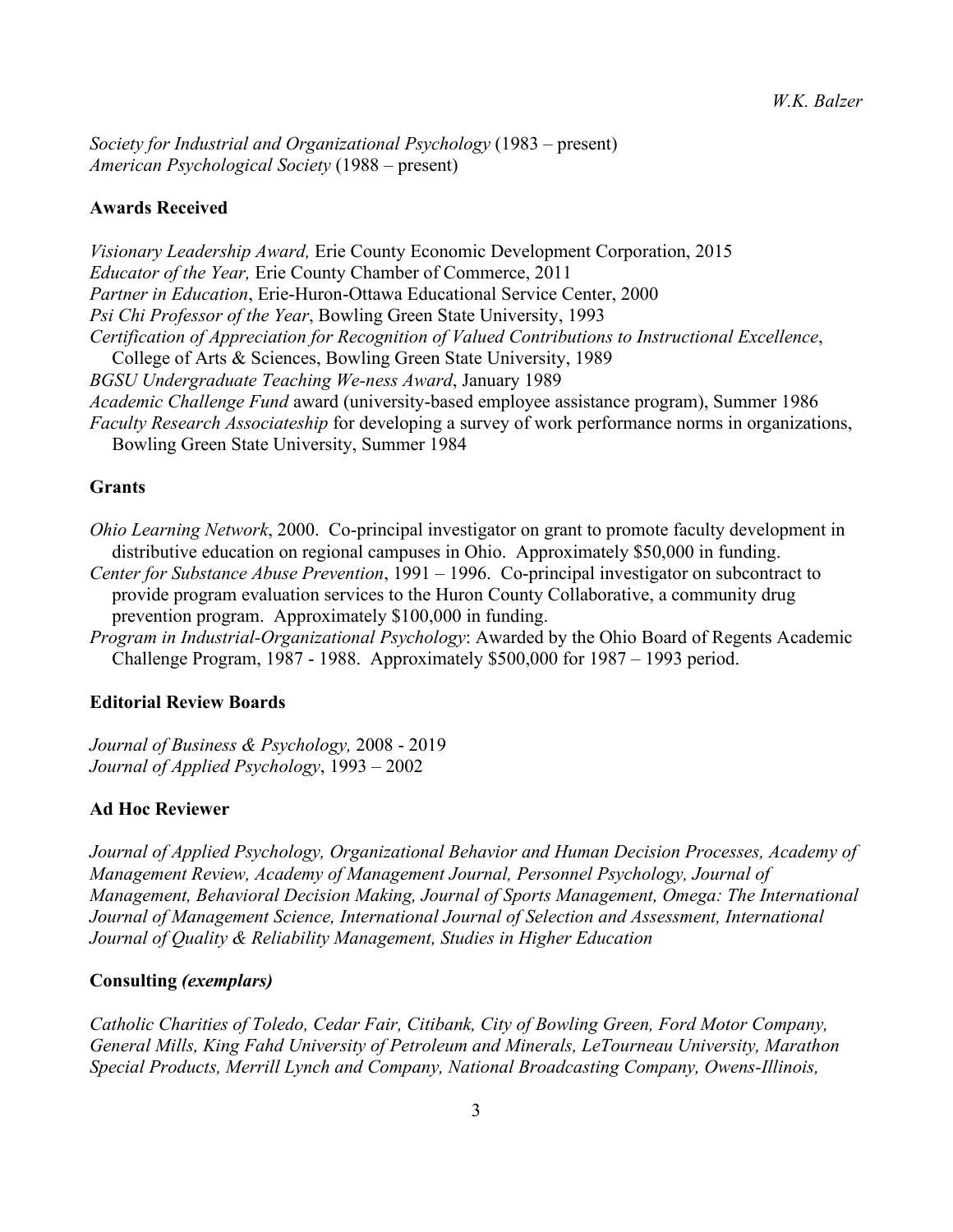*Pepsico Incorporated, Proctor & Gamble, Roman Catholic Diocese of Toledo, St. Charles Hospital, University of Maine System, Wood County Council on Alcoholism and Drug Abuse* 

## **Teaching**

- *Graduate*: Performance Appraisal, Criterion Development, Organizational Psychology, Interviewing, Research Methods, Personnel Psychology, Decision Making
- *Undergraduate*: Statistics, Organizational Behavior, Industrial Psychology, Interviewing, Research Methodology, Student Success

## **Research Interests**

- *Lean/Six Sigma Process Improvement.* The application of Lean principles and practices to higher education; model development on the psychology of Lean; evaluating the effectiveness of Lean systems
- *Applications of I-O Psychology to Higher Education*. Affirmative action programs in higher education; training for academic department chairs; gender equity in salary
- *Job Performance.* Investigating the criteria used to evaluate performance appraisal systems; errors in evaluating employee performance; assessment and impact of performance variability
- *Employee Attitudes.* Job satisfaction; trust in management

#### **Publications: Books, Chapters, Encyclopedia Entries**

- Archer, R., & Balzer, B. (2021). *Companion Guide to Lean Higher Education: Increasing the Value and Performance of University Processes (2nd Ed.). Available at [www.leanhighereducation.com](http://www.leanhighereducation.com/)*
- Balzer, W.K. (2020). *Lean Higher Education: Increasing the Value and Performance of University Processes (2nd Ed.)*. New York: Routledge/Productivity Press.
- Balzer, W.K., & Sandman, B.A. (2017). Smith, Patricia C.: Second Recipient, SIOP Distinguished Scientific Contributions Award. In S.G. Rogelberg (Ed.), *Sage Encyclopedia of Industrial and Organizational Psychology, (2nd Ed.)*. Thousand Oaks, CA: Sage Publications.
- Balzer, W.K., & Brodke, M.H. (2017). Job Satisfaction Measurement. In S.G. Rogelberg (Ed.), *Sage Encyclopedia of Industrial and Organizational Psychology, (2nd Ed.)*. Thousand Oaks, CA: Sage Publications.
- Balzer, W.K., Jex, S.M., & Geimer, J.L. (*2017*). Boredom. *Reference Module in Neuroscience and Biobehavioral Psychology.* San Diego, CA: Elsevier, Inc. (Note: revision of 2004 entry)
- Balzer, W.K. (2010). *Lean Higher Education: Increasing the Value and Performance of University Processes*. New York: Productivity Press.
- Balzer, W.K., & Gillespie, J.Z. (2006). Job satisfaction measurement. In S.G. Rogelberg & C. Reeve (Eds.), *Encyclopedia of Industrial/Organizational Psychology*. Thousand Oaks, CA: Sage Publications.
- Balzer, W.K., Smith, P.C., & Burnfield, J.L. (2004). Boredom. *Encyclopedia of Applied Psychology*. San Diego, CA: Elsevier, Inc.
- Balzer, W.K., Greguras, G.J., & Raymark, P.H. (2004). Multisource Feedback. In M. Hersen and J. C. Thomas (Ed.), *The Comprehensive Handbook of Psychological Assessment, Volume 4: Industrial/Organizational Assessment*. New York: John Wiley & Sons.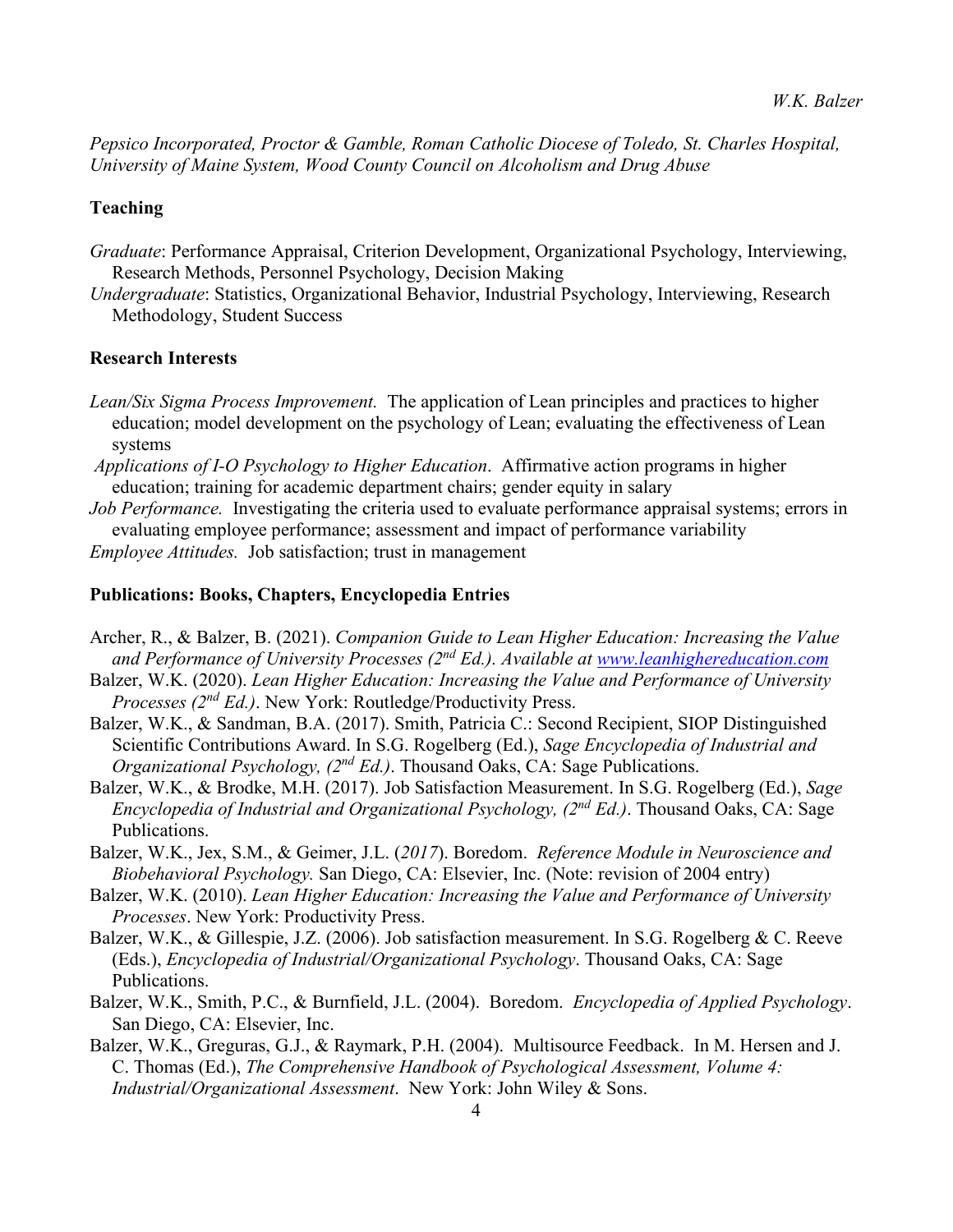- Balzer, W.K., Smith, P.C., et al. (1997). *User's manual for the job descriptive index (JDI) and the job in general (JIG) scales (Revised Edition).* Bowling Green, OH: Bowling Green State University, Department of Psychology.
- Balzer, W.K., Smith, P.C., et al. (1990). *User's manual for the job descriptive index (JDI) and the job in general (JIG) scales.* Bowling Green, OH: Bowling Green State University, Department of Psychology.
- Balzer, W.K., & Sulsky, L.M. (1990). Performance appraisal effectiveness. In K. Murphy and F. Saal (Eds.), *Psychology in organizations: Integrating science and practice.* Hillsdale, NJ: Lawrence Erlbaum Associates.
- Doherty, M.E., & Balzer, W.K. (1988). Cognitive feedback. In B. Brehmer & C.R.B. Joyce (Eds.), *Human judgment: The SJT approach.* Amsterdam: North Holland.

### **Publications: Articles**

- Balzer, W., Brodke, M., Kluse, C., & Zickar, M. (2019). Revolution or Thirty Year Fad? A Role for I-O Psychology in Lean Management. *Industrial and Organizational Psychology*, *12*(3), 215-233.
- Balzer, W.K., Krehbiel, T.C., & Francis, D.E. (2017). Lean applications in higher education part two. *The Lean Management Journal.* [https://the-lmj.com/2017/03/lean-applications-in-higher-education](https://the-lmj.com/2017/03/lean-applications-in-higher-education-part-two/)[part-two/](https://the-lmj.com/2017/03/lean-applications-in-higher-education-part-two/)
- Francis, D.E., Krehbiel, T.C., & Balzer, W.K. (March, 2017). Lean applications in higher education part one. *The Lean Management Journal*. [https://the-lmj.com/2017/03/lean-applications-in-higher](https://the-lmj.com/2017/03/lean-applications-in-higher-education-part-one/)[education-part-one/](https://the-lmj.com/2017/03/lean-applications-in-higher-education-part-one/)
- Balzer, W.K., Francis, D.E., Krehbiel, T.C., & Shea, N. (2016). A review and perspective on Lean in higher education. *Quality Assurance in Education*, *24*, pp.442 – 462.
- Gillespie, M.A., Balzer, W.K, Brodke, M.H., Garza, M., Gerbec, E., Gillespie, J.Z., Gopalkrishnan, P., Lengyel, J.S., Sliter, K.A., Sliter, M.T., Withrow, S.A., & Yugo, J.E. (2016). Normative measurement of job satisfaction in the US. *Journal of Managerial Psychology, 31*, 516-536.
- Gillespie, M.A., Gillespie, J.Z., Brodke, M.H., & Balzer, W.K. (2016). The importance of sample composition depends on the research question. *Industrial and Organizational Psychology, 9*, 207- 211.
- Balzer, W.K., Brodke, M.H., & Kizhakethalackal, E.T. (2015). Lean higher education: Successes, challenges, and realizing potential*. International Journal of Quality and Reliability Management*, *32*, 924-933.
- McFillen, J. O'Neil, D., Balzer, W.K., & Varney, G. (2012). Organizational diagnosis: An evidencebased approach. *Journal of Change Management, 1-24*.
- Delal, D., Diab, D., Balzer, W., & Doherty, M. (2010). The lens model: An application of JDM methodologies to IOOB practice. *Industrial and Organizational Psychology, 3*, 424-428.
- Zickar, M., Balzer, W.K., Aziz, S., and Wryobeck, J. (2008). The moderating role of social support between role stressors and job attitudes among Roman Catholic priests. *Journal of Applied Social Psychology. 38*(12), 2903-2923.
- Aziz, S., Mullins, M.E., Balzer, W.K., Grauer, E., Burnfield, J.L., Lodato, M.A., & Cohen-Powless, M.A. (2005). Understanding training needs of department chairs. *Studies in Higher Education*, 3(5), 571-593.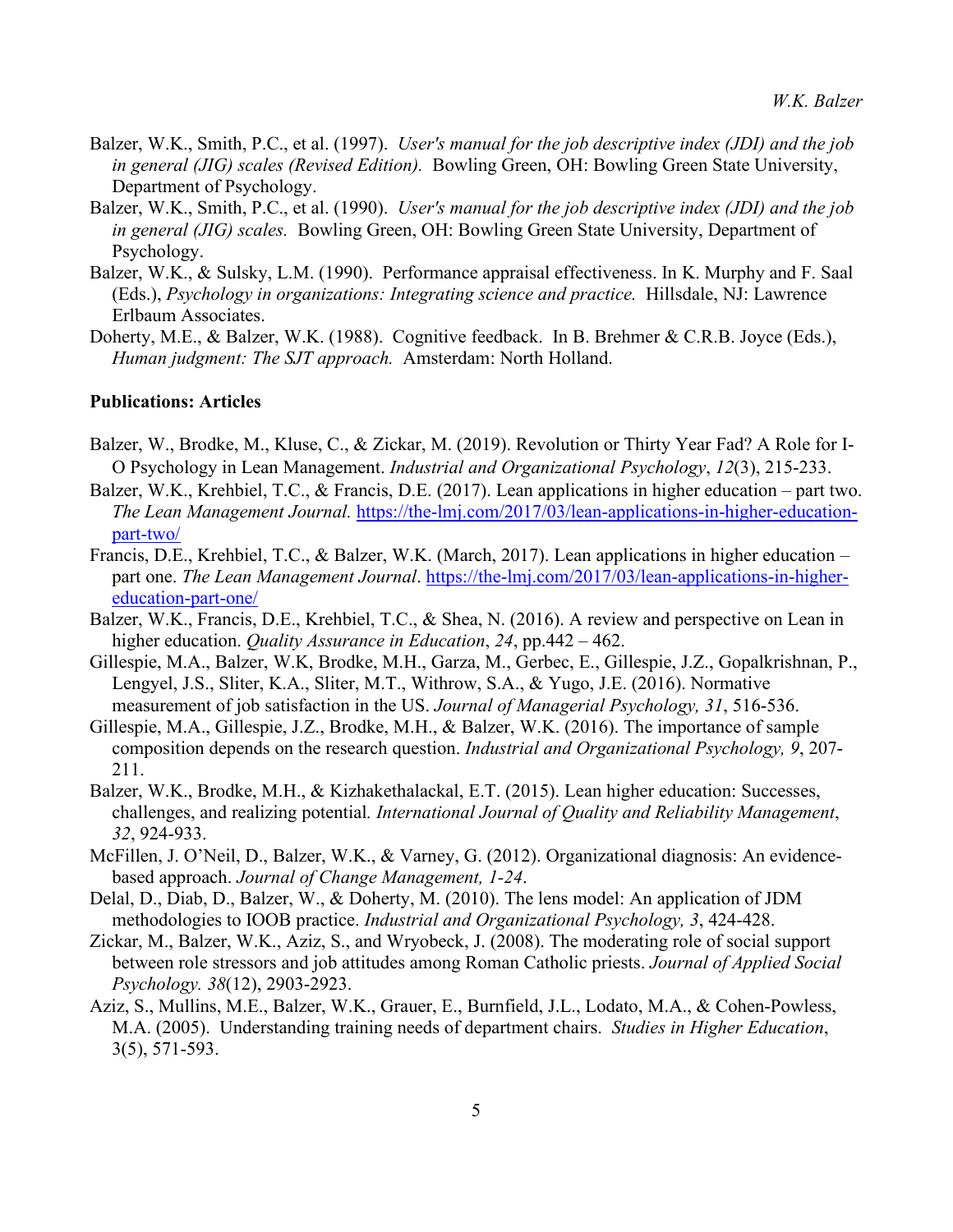- Stanton, J.M., Sinar, E.F., Balzer, W.K., & Smith, P.C. (2002). Issues and strategies for reducing the length of self-report scales. *Personnel Psychology (Scientist-Practitioner Forum), 55,* 167-194.
- Stanton, J.M., Balzer, W.K., Smith, P.C., Parra, L.F., & Ironson, G. (2001). A general measure of work stress: The stress in general (SIG) scale. *Educational and Psychological Measurement, 61,*  866-888.
- Stanton, J.M., Sinar, E.F., Balzer, W.K., Julian, A.L., Thoresen, P., Aziz, S., Fisher, G.G., & Smith, P. C. (2001). Development of a compact measure of job satisfaction: The abridged job descriptive index. *Educational and Psychological Measurement, 61,* 1104-1122*.*
- Rogelberg, S., Ployhart, R., Balzer, W.K., & Yonker, R., Jr. (1999). Using policy capturing to examine tipping decisions. *Journal of Applied Social Psychology, 29,* 2567-2590.
- Thorsteinson, T., & Balzer, W.K. (1999). Effects of coworker information on perceptions and ratings of performance. *Journal of Organizational Behavior, 20*, 1157-1173.
- Raymark, P., Balzer, W.K., & de la Torre, P. (1999). A preliminary investigation into the sources of information used by raters when evaluating performance. *Journal of Business and Psychology,* 14, 319-339
- Boudreau, N., Balzer, W.K., Sullivan, J., Ryan, A.M., Yonker, R., Thorsteinson, T., & Hutchinson, P. (1997). Should faculty rank be included as a predictor variable in studies of gender equity in university faculty salaries? *Research in Higher Education*, *38*, 297-312.
- Balzer, W.K., Boudreau, N., Hutchinson, P., Ryan, A.M., Thorsteinson, T., Sullivan, J., Yonker, R., & Snavely, D. (1996). Critical modeling principles when testing for gender equity in faculty salary. *Research in Higher Education, 37*, 633-658.
- Pargament, K., Sullivan, M., Balzer, W.K., VanHaitsma, K., & Raymark, P. (1995). The many meanings of religiousness: A policy capturing approach. *Journal of Personality, 63*, 953-983.
- Raymark, P.H., Balzer, W.K., Doherty, M.E., Warren, K., Meeske, J., Tape, T.G., & Wigton, R.S. (1995). Advance directives: A policy capturing approach. *Medical Decision Making, 15,* 217-226.
- Balzer, W.K. (1994). Teaching, teaching load, and faculty workload. *American Psychological Association Science Agenda, May/June*, p. 10.
- Balzer, W.K., Hammer, L.B., Sumner, K.E., Birchenough, T.R., Parham, S.E., Raymark, P.H. (1994). Effects of cognitive feedback components, display, and elaboration on performance. *Organizational Behavior and Human Decision Processes, 58*, 369-385.
- Balzer, W.K., & Sulsky, L.M. (1992). Halo and performance appraisal research: A critical examination. *Journal of Applied Psychology, 77,* 975-985.
- Balzer, W.K., Sulsky, L.M., Hammer, L.B., & Sumner, K.E. (1992). Task information, cognitive information, or functional validity information: Which components of cognitive feedback affect performance? *Organizational Behavior & Human Decision Processes, 53,* 35-54.
- Kravitz, D.A. & Balzer, W.K. (1992). Context effects in performance appraisal: A methodological critique and empirical study. *Journal of Applied Psychology, 77,* 24-31.
- Balzer, W.K. (1991). I/O psychology: The interdependence of research, theory, and practice. (Book Review). *Contemporary Psychology*, *36,* 527-528.
- Anderson, L.E., & Balzer, W.K. (1991). The effect of timing of leaders' statements of preferred alternatives on problem solving groups. *Group & Organizational Studies, 12*, 86-101.
- Berman, P.S., Sulsky, L.M., Pargament, K.I., Balzer, W.K., and Kausch, D. (1991). The role of needs assessment in the design of employee assistance programs: A case study. *Employee Assistance Quarterly, 6,* 21-35.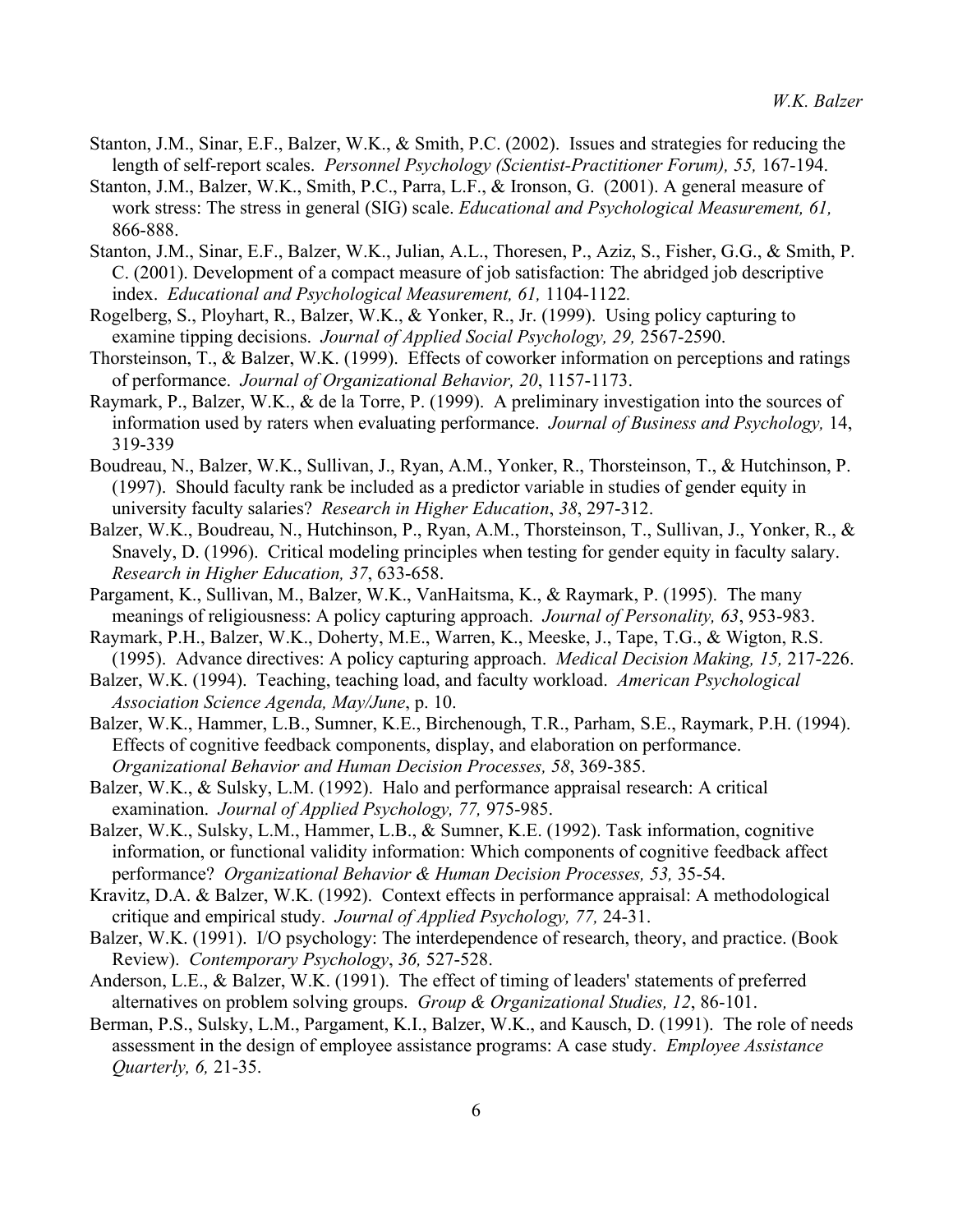- Kamouri, A.L., & Balzer, W.K. (1990). The effects of performance sampling methods on frequency estimation, probability estimation, and evaluation of performance information. *Organizational Behavior & Human Decision Processes, 45,* 285-316.
- Balzer, W.K., Doherty, M.E., & O'Connor, R., Jr. (1989). The effects of cognitive feedback on performance. *Psychological Bulletin, 106,* 410-433.
- Murphy, K.R. & Balzer, W.K. (1989). Rater errors and rating accuracy. *Journal of Applied Psychology, 74,* 619-624.
- Sulsky, L.M., & Balzer, W.K. (1988). The meaning and measurement of performance rating accuracy: Some methodological and theoretical concerns. *Journal of Applied Psychology, 73,* 497-506.
- Balzer, W.K., Smith, P.C., et al. (1987). The revised JDI: A facelift for an old friend. *The Industrial-Organizational Psychologist, 24,* 31-33.
- Balzer, W.K. & Pargament, K.I. (1987). The key to designing a successful employee assistance program. *Personnel, 64,* 48-54.
- Balzer, W.K. (1986). Biases in the recording of performance-related information: The effects of initial impression and centrality of the appraisal task. *Organizational Behavior & Human Decision Processes, 37,* 329-347.
- Murphy, K.R. & Balzer, W.K. (1986). Systematic distortions in the memory of behaviors in the performance appraisal process. *Journal of Applied Psychology, 71,* 39-44.
- Murphy, K.R., Balzer, W.K., Lockhart, M. C., & Eisenman, E.J. (1985). Effects of previous performance on evaluations of present performance. *Journal of Applied Psychology, 70,* 72-84.
- Murphy, K.R., Balzer, W.K., Kellam, K.L., & Armstrong, J.G. (1984). Effects of the purpose of rating on accuracy in observing teacher behavior and evaluating teaching performance. *Journal of Educational Psychology, 76,* 45-54.
- Balzer, W.K., Rohrbaugh, J., & Murphy, K.R. (1983). The reliability of actual and predicted judgments across time. *Organizational Behavior & Human Performance, 32,* 109-123.
- Murphy, K.R., Garcia, M., Kerkar, S., Martin, C., & Balzer, W.K. (1982). Relationship between observational accuracy and accuracy in evaluating performance. *Journal of Applied Psychology, 67,* 320-325.
- Searleman, A., Tsao, Y.C., & Balzer, W.K. (1980). Birth stress and handedness. *Clinical Neuropsychology, 2,* 124-128.

#### **Invited Presentations**

- Balzer, B. (October, 2021). We are all here for Lean HE. So why can't we define it? Invited plenary panel presentation. Global Lean HE Conference, University of Strathclyde (virtual).
- Balzer, B. (October, 2021). Why aren't we doing Hoshin Kanri at our HE institutions? Invited plenary presentation at the Global Lean HE Conference, University of Strathclyde (virtual).
- Balzer, B., (May, 2021). *Lean in higher education.* Invited virtual interview at Annual 2021 Process Palooza Conference, UC San Diego, CA.
- Balzer, B. (March, 2021). Lean higher education. Invited presentation to senior leadership. University of Wisconsin – Stevens Point, Stevens Point, WI.
- Balzer, B. (March, 2021). *The future of LSS in higher education*. Virtual panel discussion hosted and chaired by Jiju Antony, Herriot-Watt University, Edinburgh, Scotland.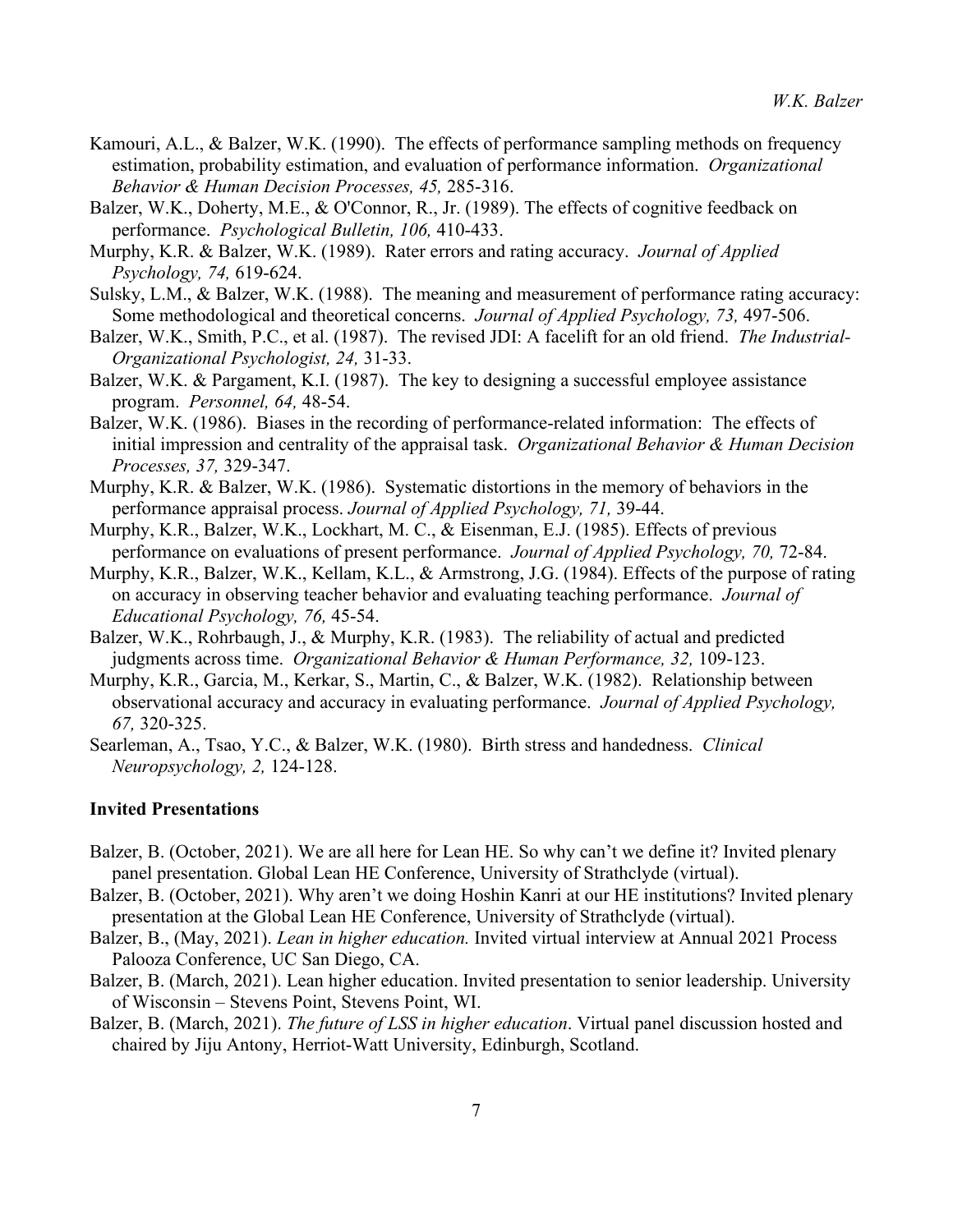- Balzer, B. (October, 2020). *Achieving organizational excellence: Lean higher education.* Invited virtual presentation to the Pennsylvania State University Finance & Business Retreat, State College, PA.
- Balzer, B., & Archer, R. (July, 2020). *Transforming your institution through Lean higher education.*  Virtual two-day workshop hosted by Academic Impressions, Greenwood Village, CO.
- Balzer, B. (April, 2020). *Lean Thinkinar: The Alignment of Institutional Practices to Support Lean.* Presented virtually to Central Coast Lean, San Luis Obispo, CA.
- Balzer, B. (November, 2017). *The Alignment of Workplace Climate, Leadership and Other Institutional Practices to Support the Successful Implementation of Lean Higher Education.* Invited presentation at Michigan Technological University, Houghton, MI.
- Balzer, W.K. (May, 2017). *The alignment of culture, strategy, and other institutional practices to support the successful implementation of Lean higher education.* Invited keynote address to the 4<sup>th</sup> International Conference on Lean Six Sigma in Higher Education, West Lafayette, IN.
- Balzer, W.K. (November, 2016). *What is Lean Higher Education?* Invited keynote presentation at the Lean Higher Education Seminar, Ohio Department of Higher Education Efficiency Advisory Committee Meeting, Columbus, OH.
- Balzer, W.K. (June, 2014). *The failure of broad implementation of Lean Higher Education: We have met the enemy, and he is us.* Invited presentation to the Second International Conference on Lean Six Sigma in Higher Education, Arnhem, Netherlands.
- Balzer, W.K. (June, 2014). *The critical (but secondary) role of technology in Lean higher education.* Invited keynote presentation to the Ontario College Council of Chief Information Officers, Scarborough, Ontario, Canada.
- Balzer, W.K. (June, 2013). *Lean higher education: Principles and practices for making your branch campus more effective.* Invited keynote presentation to the Regional and Branch Campus Administrators Conference, Longboat Key, FL.
- Balzer, W.K. (June 2013). *Implementing lean in higher education: Learning from successes, facing challenges and realizing potential*. Invited keynote presentation to the First International Conference on Lean Six Sigma in Higher Education. Glasgow, Scotland.
- Balzer, W.K. (June 2013). *Implementing lean higher education: Gaining and leveraging senior leadership support.* Invited workshop at the First International Conference on Lean Six Sigma in Higher Education. Glasgow, Scotland.
- Balzer, W.K. (March, 2012). *Lean higher education: Increasing the value and performance of college processes.* Invited presentation to the Conference on Building the Agile University: Innovation and Improvement for a Better Student Experience. Cambridge, England.
- Balzer, W.K. (August, 2011). *Lean higher education*. Invited presentation to the senior leadership team and college faculty and staff, College of Southern Idaho, Twin Falls, ID.
- Balzer, W.K. (November, 2010). *Lean higher education*. Invited presentation to the Mississippi Valley Technology Teacher Education Conference, Chicago, IL.
- Balzer, W.K. (September, 2010). *Fun at work and work that's fun*. Invited presentation to Firelands Positive People, Sandusky, OH.
- Balzer, W.K. (January, 2010). *WHERE'S THE BEEF? Using an evidence based (EB) approach for making decisions that affect people's lives.* Invited presentation to academic advisors of the Sandusky Area Health Education Center, Port Clinton, OH.
- Balzer, W.K. (August, 1998). *Current issues in graduate education.* Presented at the Graduate College Professional Development program, Bowling Green State University, Bowling Green, OH.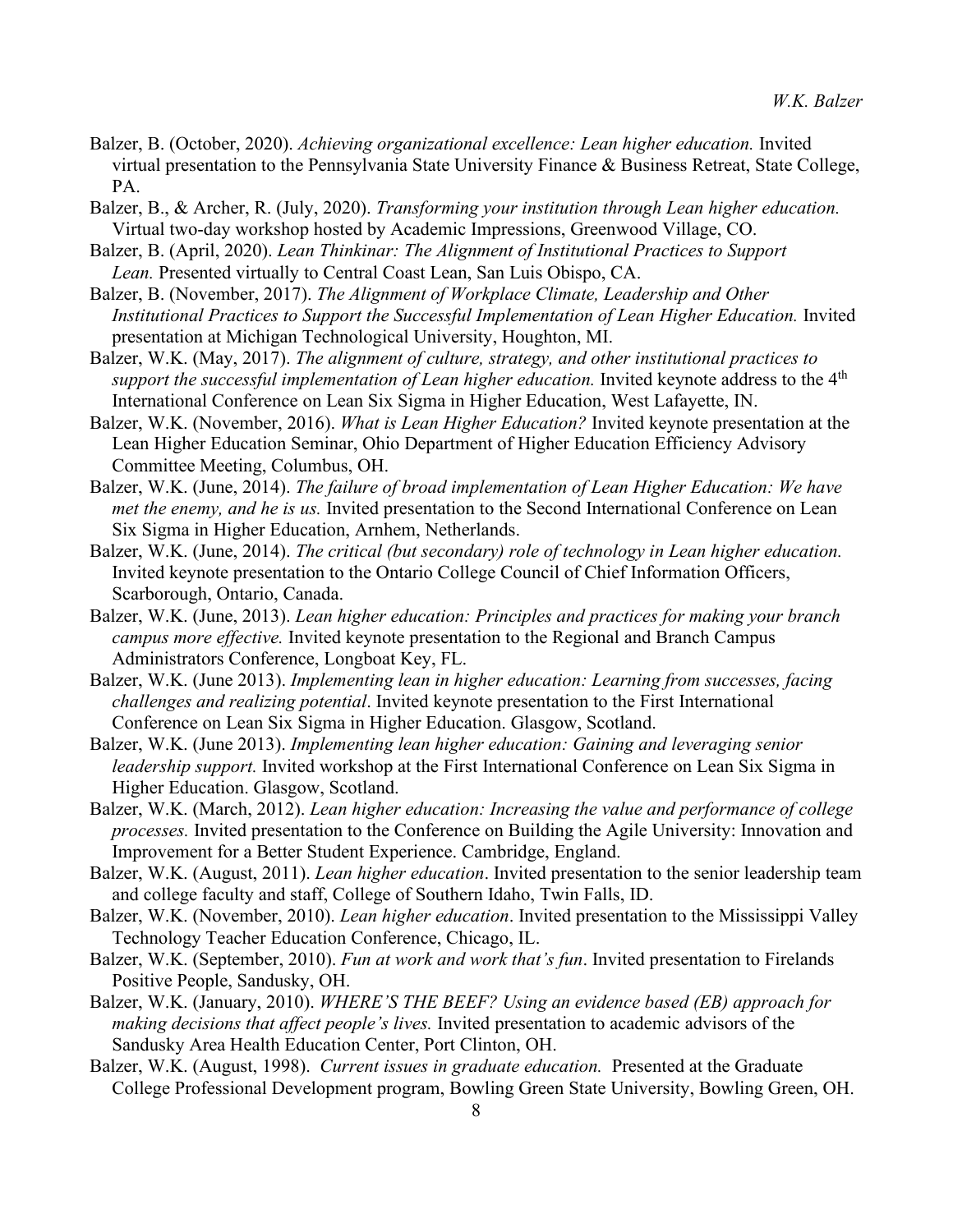- Balzer, W.K., & Hoffman, J. (November, 1997). *Are affirmative action programs in higher education*  achieving *diversity on college and university campuses*? Presented at the 84<sup>th</sup> Mississippi Valley Technology Teacher Education Conference.
- Balzer, W.K. (Spring, 1996). *Applications of reengineering principles in a university setting.* Invited presentation to WBGU-TV management team.
- Balzer, W.K. (February, 1996). *Performance reviews: Why we should do them and how to do them effectively.* Invited presentation by President Ribeau to Bowling Green State University's Administrative Council.
- Balzer, W.K. (February, 1996). *Evaluating job performance: The people, the process, and the law.* Invited panel presentation to Bowling Green State University's Library and Learning Resources supervisors.
- Balzer, W.K. (November, 1993). *Indirect sources of performance information.* Invited colloquium to the Department of Psychology, Wayne State University.
- Balzer, W.K. (April, 1992). *Organizational Development Strategies for Understanding, Evaluating, and Rewarding Performance.* Invited pre-conference seminar at Master of Organizational Development Conference on Organizational Transformation, Bowling Green State University, Bowling Green, OH
- Balzer, W.K. (March, 1992). *How well will you do in the selection interview?* Invited presentation to Bowling Green State University Business Student Association, Bowling Green, OH.
- Balzer, W.K. (March, 1990). *Cognitive feedback in the context of improving personnel judgments.*  Invited colloquium to the Industrial/Organizational Psychology Program, Ohio State University, Columbus, OH.
- Balzer, W.K. (February, 1990). *Cognitive feedback: Improving medical education and patient care.* Invited presentation at the Division of General Medicine Research Conference, MetroHealth Medical Center, Cleveland, OH.
- Balzer, W.K. (November, 1989). *Which components of CFB affect performance?* An invited address to the Fifth Annual International Invitational Meeting of the Brunswik Society, Atlanta, GA.
- Balzer, W.K. (1987). *On starting an academic career in I-O Psychology.* In the panel discussion, "Career choices for new Ph.D.s in I/O psychology." Invited talk presented at the Annual Convention of the American Psychological Association, New York, NY.
- Balzer, W.K., & Sulsky, L. M. (November, 1987). *Performance appraisal effectiveness and productivity.* Invited presentation given at the R.P.I. Conference on Industrial - Organizational Psychology, Troy, NY.

## **Presentations**

- Balzer, B., Kluse, C., Shannon, C., & Shilov, M. (October, 2021). A framework for reviewing RIE effectiveness. Global Lean HE Conference, University of Strathclyde (virtual).
- Balzer, B., Crickard, A., & Amini, M. (July, 2021). The power of Lean in higher education. Virtual session at 2021 NCCI Annual Conference.
- Balzer, W.K. (November, 2019). *The role of psychology in the development, application, and assessment of Lean higher education.* Presented at the Lean HE Hub Conference, University of Michigan, Ann Arbor, MI.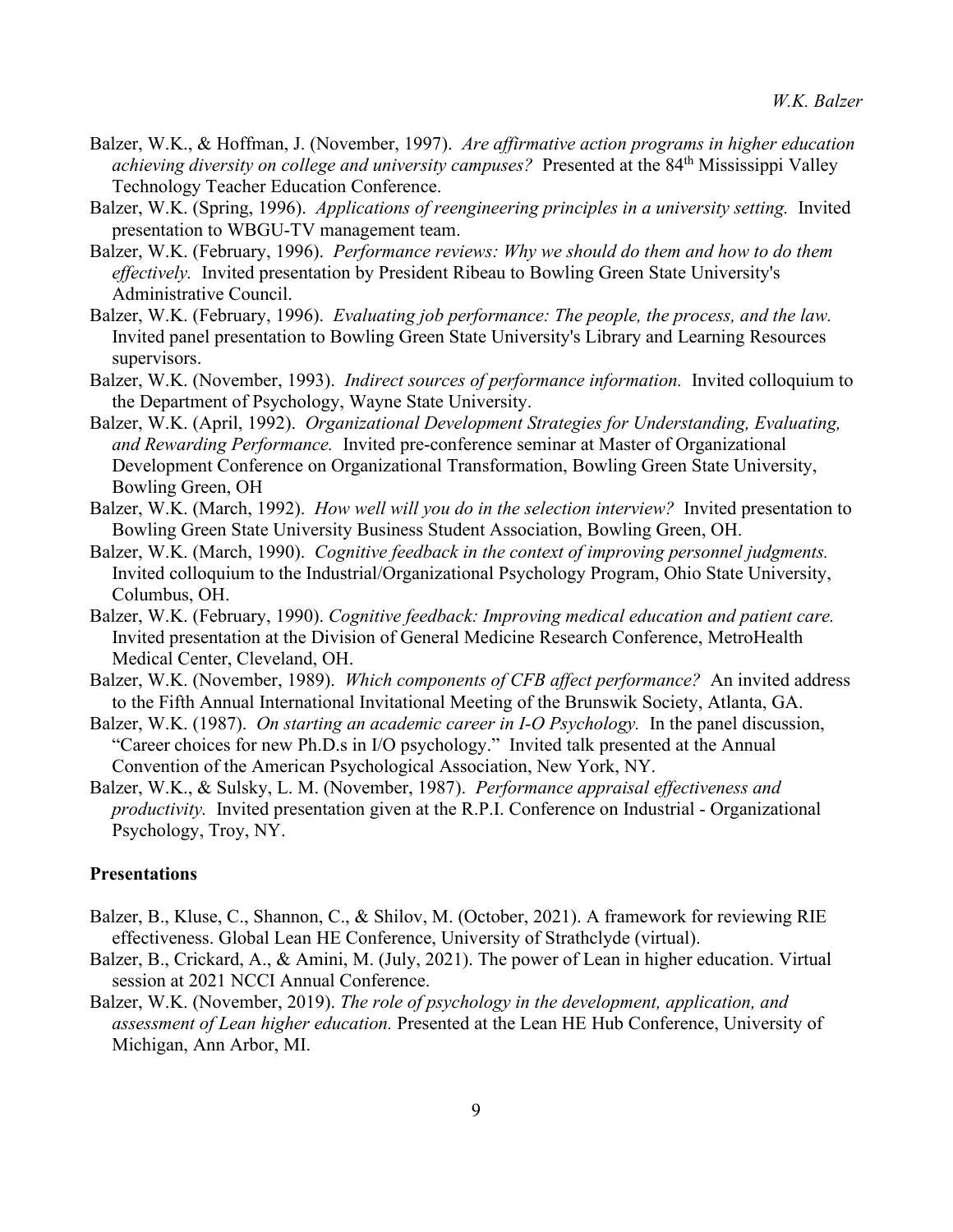- Balzer, W.K. (September, 2015) *Where is the evidence-based support for lean higher education? The research, the challenge, and the opportunities.* Presented at the Lean HE Hub Conference, University of Waterloo, Ontario CA.
- Balzer, W.K., Krehbiel, T., & Ryan, A. (September, 2015). *Lean higher education in Ohio: Complementary approaches at Miami University and Bowling Green State University for state-wide implementation*. Presented at the Lean HE Hub Conference, University of Waterloo, Ontario CA.
- Brodke, M.H., Gillespie, M.A., Gillespie, J.Z., & Balzer, W.K. (April, 2015). Mediators of the trustworthiness – intent to quit relationship. Poster accepted for presentation at the  $30<sup>th</sup>$  annual conference of the Society for Industrial-Organizational Psychology, Philadelphia, PA.
- Gillespie, M.A., Balzer, W.K., Brodke, M.H., Gerbec, E.N., Gillespie, J.G., Gopalkrishnan, P., Sliter, K.A., Sliter, M.T., Withrow, S.A., Yankelevich, M., & Yugo, J.E. (May, 2014). *National overall norms for revised JDI/JIG job satisfaction measures.* Poster accepted at the 29<sup>th</sup> annual conference of the Society for Industrial-Organizational Psychology, Honolulu, HI.
- Withrow, S., & Balzer, W. (2012). *Do people recognize and use within-person variability when making performance ratings?* Paper presented at the American Psychological Society's Annual Convention in Chicago, IL.
- Withrow, S., Balzer, W., Sliter, M., Gopalkrishnan, P., Gillespie, J., Gillespie, M., et al. (2010). *A practical approach to identifying and creating subgroup norms.* Paper presented at the 25th annual conference of the Society for Industrial-Organizational Psychology, Atlanta, GA.
- Sliter, M., Withrow, S., Balzer, W., Brodke, M., Gillespie, J., Gillespie, M., et al. (2010). *Psychometric and normative focused reduction strategies for the 2009 A-JDI.* Paper presented at the 25th annual conference of the Society for Industrial-Organizational Psychology, Atlanta, GA.
- Brodke, M.H., Sliter, M.T., Balzer, W.K., Gillespie, J.Z., Gillespie, M.A., Gopalkrishnan, P., Lake, C., Oyer, B., Withrow, S. & Yankelevich, M. (2010). *Industry Membership and Outcomes Related to Trust in Management.* Poster presented at the 25<sup>th</sup> Annual Society for Industrial and Organizational psychology Conference in Atlanta, GA.
- Brodke, M. H., Balzer, W. K., Gillespie, J. Z., Gillespie, M. A., Gopalkrishna, P., Sliter, M. T., & Withrow, S. A. (April, 2009). *The role of managerial status and gender in ratings of four dimensions of trust in management.* Poster presented at the Annual meeting of the Midwest Academy of Management, Chicago, IL.
- McFillen, J.M., Balzer, W.K., O'Neil, D.A., & Varney, G. (August, 2009). *Organizational diagnostics in change: Building ODC as an academic discipline.* A professional development workshop presented at the 69th annual meeting of the Academy of Management, Chicago, IL.
- Balzer, W.K., Smith, E., & Alexander, K. (April, 2009). *What do we know about the psychology of*  Lean? Presentation at the 23<sup>rd</sup> Annual Conference of the Society for Industrial and Organizational Psychology, New Orleans, LA.
- Starr, L., Colon, R., Freedman, A., Magidson, J., McFillen, J., Balzer, W., and Varney, G. (August, 2007). *Building ODC as a academic discipline by creating organization – education partnerships.* A professional development workshop presented at the  $67<sup>th</sup>$  annual meeting of the Academy of Management, Philadelphia, PA.
- Balzer, W.K. (April, 2000). *Promoting interactive video instruction on regional campuses: Financial and motivational considerations*. Presented at the Sixth Annual Association of University Regional Colleges in Ohio Conference, UC-Raymond Walters College, Blue Ash, OH.
- Sinar, E., Stanton, J., Julian, A., Fisher, G., Aziz, S., Thoresen, P., Balzer, W.K., Smith, P., & Parra, L. (April, 2000). *Development of a compact measure of job satisfaction: The AJDI*. Presented at the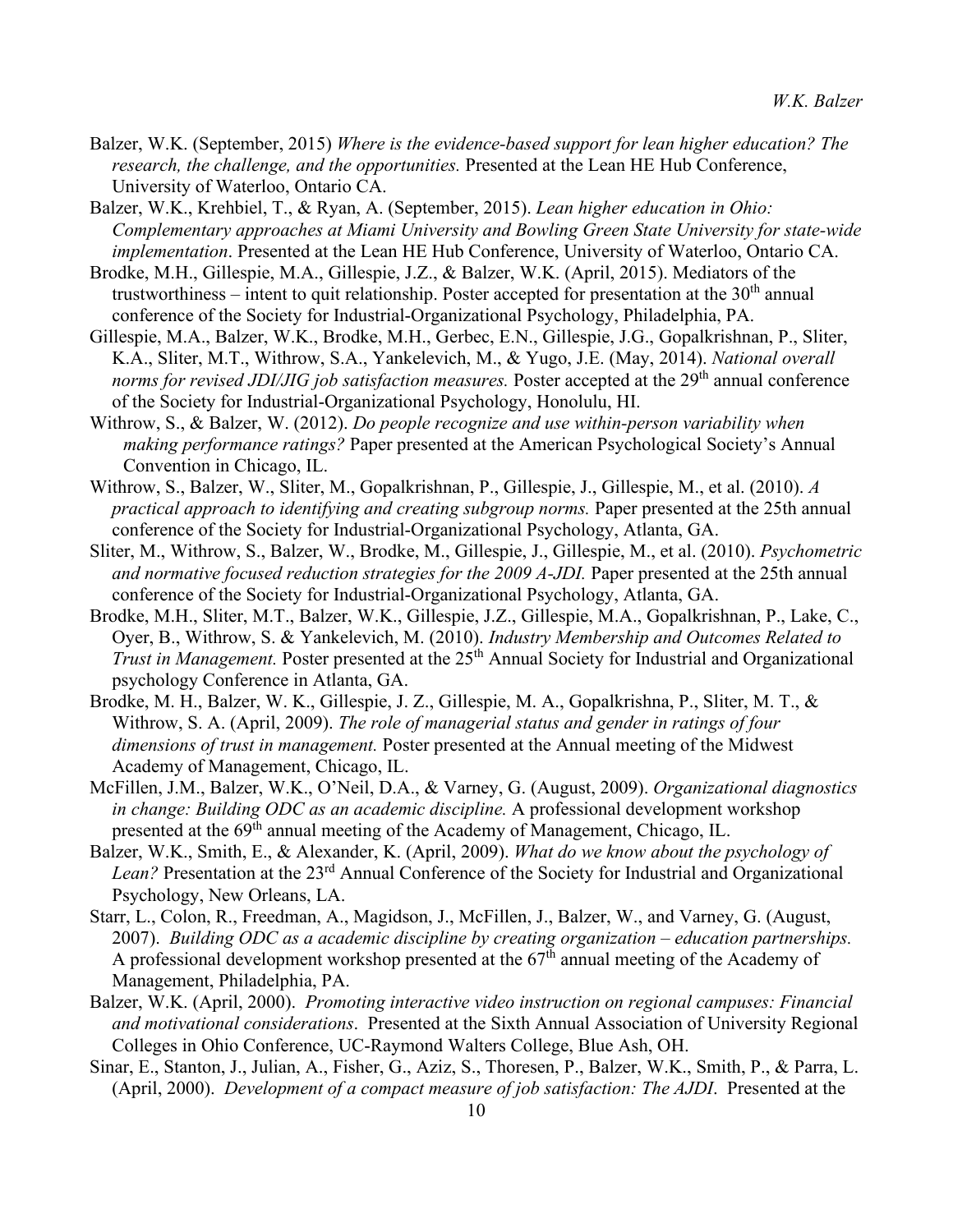15<sup>th</sup> Annual Conference of the Society for Industrial and Organizational Psychology, New Orleans, LA.

- Balzer, W.K. (April, 1999). *The future of personnel research: An academic perspective*. In the symposium, Perspectives on the Future of Personnel Research (M. Tenopyr, Chair). Presented at the 14th Annual Conference of the Society for Industrial and Organizational Psychology, Atlanta, GA.
- Balzer, W.K., & Ury, K. (April, 1999). *Models, Inc.: Strategies for development and distribution of psychological measures.* Presented at the 14<sup>th</sup> Annual Conference of the Society for Industrial and Organizational Psychology, Atlanta, GA.
- Greguras, G., & Balzer, W.K. (April, 1999). *Assessing the robustness of previous supervisory performance rating models.* Presented at the 14<sup>th</sup> Annual Conference of the Society for Industrial and Organizational Psychology, Atlanta, GA.
- Greguras, G., & Balzer, W.K. (April, 1999). *An integrated and expanded model of supervisory performance ratings.* Presented at the 14<sup>th</sup> Annual Conference of the Society for Industrial and Organizational Psychology, Atlanta, GA.
- Irwin, J., & Balzer, W.K. (April, 1999). *An investigation of the relation of community type to facet satisfaction.* Presented at the 14<sup>th</sup> Annual Conference of the Society for Industrial and Organizational Psychology, Atlanta, GA.
- Sinar, E., Stanton, J., Julian, A., Balzer, W.K., Smith, P., & Parra, L. (April, 1999). *Strategic issues in reducing the length of psychological measures.* Presented at the 14<sup>th</sup> Annual Conference of the Society for Industrial and Organizational Psychology, Atlanta, GA.
- Stanton, J., Balzer, W.K., & Parra, L. (April, 1998). *Conversation hour: The development of a public archive of job satisfaction data*. Presented at the 13th Annual Conference of the Society for Industrial and Organizational Psychology, Dallas, TX.
- Balzer, W.K., Greguras, G., Ployhart, R., Irwin, J., Thorsteinson, T., O'Connor, G., & Roberts, D. (April, 1996). *Rater and ratee perspectives on sources of performance information*. Presented at the 11th Annual Conference of the Society for Industrial and Organizational Psychology, San Diego, CA.
- Thorsteinson, T., & Balzer, W.K. (April, 1996). *Effects of coworker information on perceptions and ratings of performance*. Presented at the 11th Annual Conference of the Society for Industrial and Organizational Psychology, San Diego, CA.
- Balzer, W.K., Parra, L., Ployhart, R., Shepherd, W., & Smith, P. C. (April, 1996). *Psychometric equivalence of the Revised JDI: The same only more so*. Presented at the 11th Annual Conference of the Society for Industrial and Organizational Psychology, San Diego, CA.
- Martens, S., & Balzer, W.K. (April, 1996). *The relationships between test-taking strategies and cognitive ability test performance*. Presented at the 11th Annual Conference of the Society for Industrial and Organizational Psychology, San Diego, CA.
- Balzer, W.K., & Birchenough, T. (May, 1995). *An investigation of true score estimation procedures.*  Presented at the 10th Annual Conference of the Society for Industrial and Organizational Psychology, Orlando, FL.
- Raymark, P.H., & Balzer, W.K. (May, 1995). *Sources of performance information used by raters and the effect of indirect performance information on rating behavior.* Presented at the 10th Annual Conference of the Society for Industrial and Organizational Psychology, Orlando, FL.
- Wrennal, M., Slotman, R., & Balzer, W.K. (June, 1994). *The evaluation of a computer based casestudy across three cultures*. APITITE Conference, Brisbane, Australia.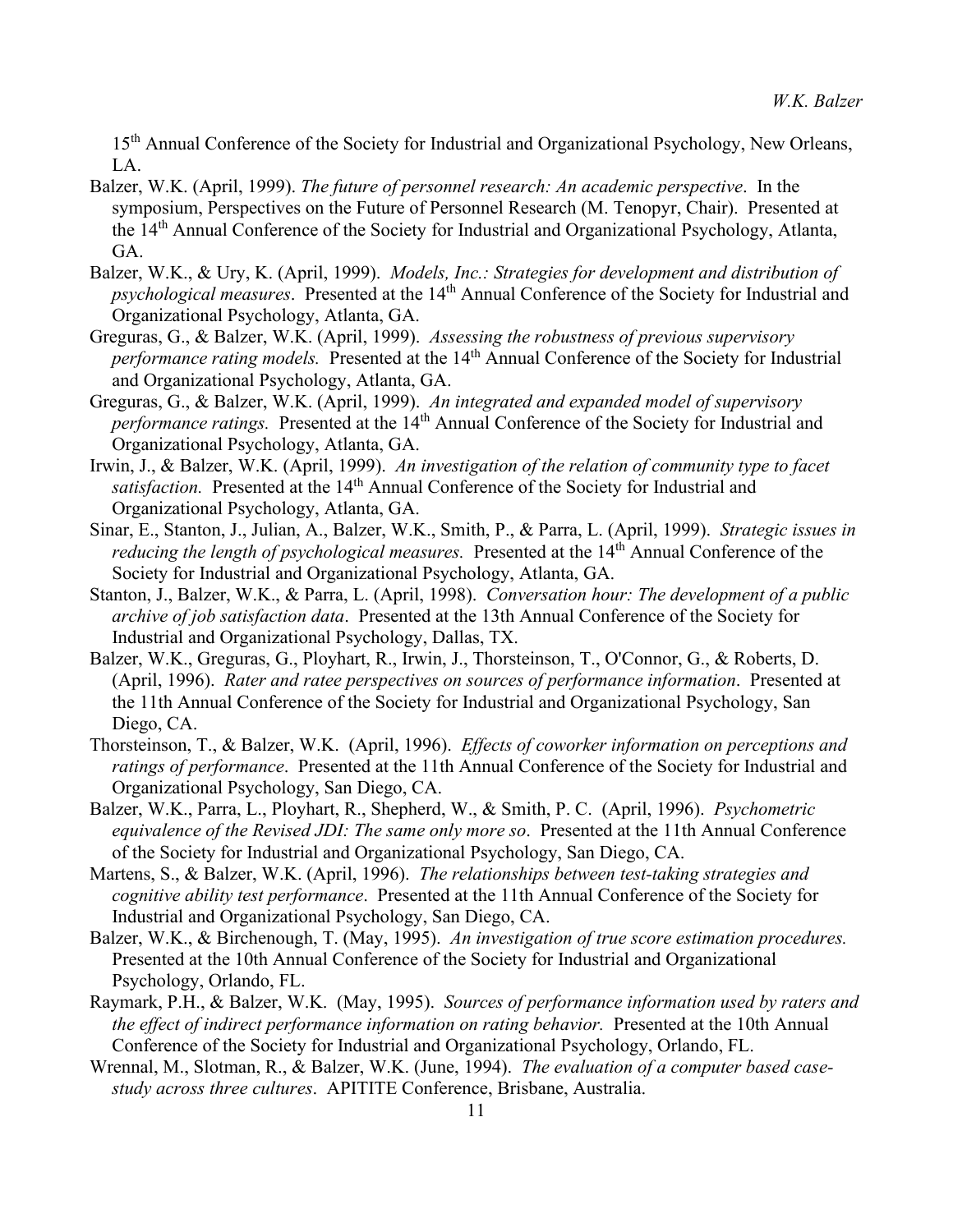- Raymark, P., Balzer, W.K., Doherty, M., Warren, K., Meeske, J., Tape, T., & Wigton, R. (July, 1994). *Advance directives: A policy capturing approach*. Presented at Sixth Annual Convention of the American Psychological Society, Washington, DC.
- Raymark, P.H., & Balzer, W.K., Mattimore, K.L., & Mattimore, L. (November, 1993). *Effect of indirect performance appraisal information on appraisal ratings*. Presented at the Annual Conference of the Institute of Behavioral and Applied Management, Denver, CO.
- Balzer, W.K., Parra, L.F., Moore-Hirschl, S., Smith, P.C., Haaf, M.R., & Delany, M.P. (June, 1993). *Dimensionality and reliability of the scale of life satisfaction (SOLS)*. Presented at Fifth Annual Convention of the American Psychological Society, Chicago, IL.
- Raymark, P.H., Balzer, W.K, Moore-Hirschl, S., DeLaTorre, F., & Woods, J. (June, 1993). *Empirical investigation of the dimensionality of indirect performance information used by raters*. Presented at Fifth Annual Convention of the American Psychological Society, Chicago, IL.
- Mattimore, K.L., & Balzer, W.K. (May, 1993). *Behavior modeling training of interviewing skills: Development and evaluation.* Presented at the Eighth Annual Conference of the Society for Industrial and Organizational Psychology, San Francisco, CA.
- Balzer, W.K., & Sumner, K.E. (August, 1992). *Individual, organizational, and community characteristics as predictors of job satisfaction.* Presented at the Annual Convention of the American Psychological Association, Washington, DC.
- Mattimore, K.L., & Balzer, W.K. (August, 1992). *Frame of reference and observational skills training in performance appraisal.* Presented at the Annual Convention of the American Psychological Association, Washington, DC.
- Balzer, W.K., Raymark, P.H., & Doherty, M.E. (June, 1992). *Effects of cue intercorrelation and cognitive feedback on judgment performance*. Presented at the Fourth Annual Convention of the American Psychological Society, San Diego, CA.
- Balzer, W.K., Raymark, P.H., Doherty, M.E., & Warren, K. (June, 1992). *Beginning or withholding medical treatment: A policy capturing approach.* Presented at the Fourth Annual Convention of the American Psychological Society, San Diego, CA.
- Hammer, L.B., Balzer, W.K., & Taylor, T. (June, 1992). *Individual differences in perceptions of factors that influence task complexity.* Presented at the Fourth Annual Convention of the American Psychological Society, San Diego, CA.
- O'Connor, R.M., Jr., & Balzer, W.K. (May, 1992). *The effects of task complexity on feedforward and cognitive feedback.* Presented at the 64th Annual Meeting of the Midwestern Psychological Association, Chicago, IL.
- Balzer, W.K., Raymark, P., Weaver, M., Mattimore, K., Mattimore, L., Parker, T., Kruger, T., Hahn, S., & Gradwohl, W. (May, 1992). *Sources of information used by raters when appraising performance.* Presented at the Seventh Annual Conference of the Society for Industrial and Organizational Psychology, Montreal, Canada.
- Balzer, W.K. (May, 1992). *What can performance appraisal researchers learn from assessment center researchers?* In the symposium, "Integrating Assessment Center and Performance Appraisal Research" (A.M. Ryan, Chair). Presented at the Seventh Annual Conference of the Society for Industrial and Organizational Psychology, Montreal, Canada.
- Smith, P.C., Balzer, W.K., Ironson, G.H., Paul, K.B., Hayes, B., Moore-Hirschl, S., Parra, L.F., (May, 1992). *Development and validation of the Stress in General (SIG) scale.* Presented at the Seventh Annual Conference of the Society for Industrial and Organizational Psychology, Montreal, Canada.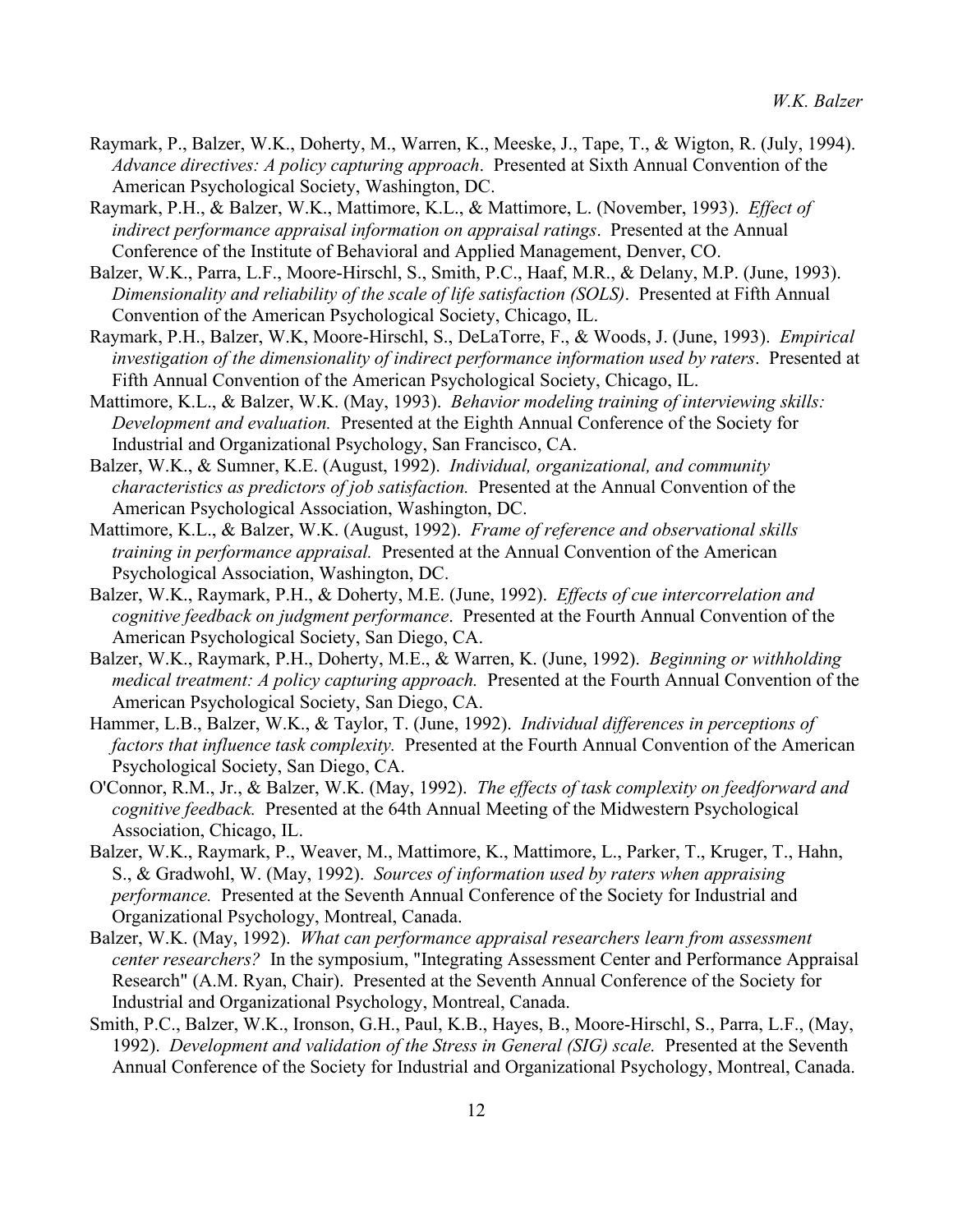- Balzer, W.K., Hammer, L.B., Sumner, K.E., Birchenough, T., Parham, S.E., & Raymark, P. (June, 1991). *Effects of cognitive feedback components and feedback presentation format on judgment performance.* Presented at the Third Annual Convention of the American Psychological Society, Washington, DC.
- Sulsky, L.M., & Balzer, W.K. (April, 1991). *Halo and performance appraisal research: A critical examination.* Paper presented at the Sixth Annual Conference of the Society for Industrial and Organizational Psychology, St. Louis, MO.
- Balzer, W.K. (November, 1991). *Recent research on the effects of cognitive feedback.* Presented at the Seventh Annual Invitational Meeting of the Brunswik Society, San Francisco, CA.
- Kravitz, D.A., & Balzer, W.K. (April, 1991). *Context effects in performance appraisal: Critique and empirical study.* Paper presented at the Sixth Annual Conference of the Society for Industrial and Organizational Psychology, St. Louis, MO.
- Nalodka, T.A., & Balzer, W.K. (June, 1990). *The potential moderators of the work status organizational commitment relationship.* Presented at the Second Annual Convention of the American Psychological Society, Dallas, TX.
- Paul, K.B., Kravitz, D.A., Balzer, W.K., & Smith, P.C. (August, 1990). *The original and revised JDI: An initial comparison.* Presented at the National Meeting of the Academy of Management, San Francisco, CA.
- Balzer, W.K., & Ryan, A.M. (April, 1990). *Procedures for evaluating graduate student performance.*  Roundtable session presented at the Fifth Annual Conference of the Society for Industrial and Organizational Psychology, Miami, FL.
- Sumner, K.E., & Balzer, W.K. (April, 1990). *Effects of rater training and rating purpose on rating quality.* Paper presented at the Fifth Annual Conference of the Society for Industrial and Organizational Psychology, Miami, FL.
- Kravitz, D.A., & Balzer, W.K. (April, 1990). *Methodological problems with research on assimilation and contrast effects.* Paper presented at the Fifth Annual Conference of the Society for Industrial and Organizational Psychology, Miami, FL.
- Balzer, W.K., Hammer, L.B., & Sumner, K. (June, 1989). *The effect of task knowledge on cognitive feedback - performance relationship.* Presented at the First Annual Convention of the American Psychological Society, Arlington, VA.
- Parham, S.E., & Balzer, W.K. (June, 1989). *Effects of information favorability and diagnostic value on interviewers' information seeking strategies.* Presented at the First Annual Convention of the American Psychological Society, Arlington, VA.
- Reilly, C.E., Balzer, W.K., & Doherty, M.E. (April, 1989). *Journal reviewers' judgments of external validity: A policy capturing approach.* Presented at the Fourth Annual Conference of the Society of Industrial and Organizational Psychology, Boston, MA.
- Alves, A., Balzer, W.K., & Stone, E.F. (April, 1989). *An investigation of moderators of the job peripherality - job satisfaction relationship.* Presented at the Fourth Annual Conference of the Society for Industrial and Organizational Psychology, Boston, MA.
- Anderson, L.E., & Balzer, W.K. (April, 1988). *Impact of leaders' opinions on problem solving groups.*  Presented at the Third Annual Conference of the Society of Industrial and Organizational Psychology, Dallas, TX.
- Alves, A., Balzer, W.K., & Stone, E.F. (1988). *The moderating effects of job characteristics and demographic variables on the job peripherality - job satisfaction relationship.* Presented at the Ninth Annual I-O/OB Graduate Student Convention, Toledo, OH.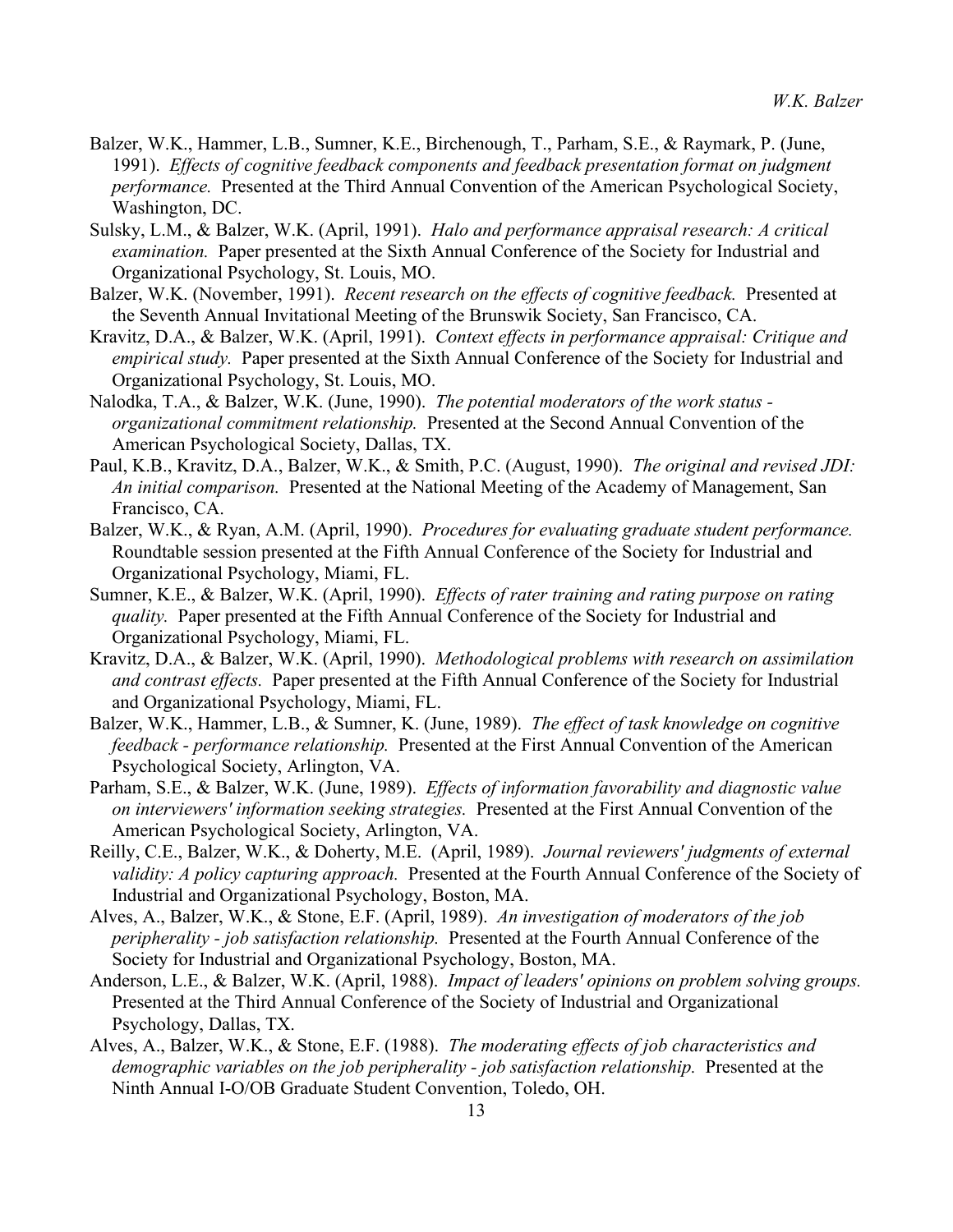- Josephson, H.I., & Balzer, W.K. (1988). *An examination of the relationship between age classification of occupations and age discrimination in hiring decisions.* Presented at the Ninth Annual I-O/OB Graduate Student Convention, Toledo, OH.
- Iannicca, S.J., & Balzer, W.K. (1988). *Three linear decision aids: An evaluation and comparison.*  Presented at the Ninth Annual I-O/OB Graduate Student Convention, Toledo, OH.
- Balzer, W.K. (1987). *The application of social information processing models to performance appraisal decision: Five years later.* In the symposium, "Personnel decision making: Current issues, methods, and trends" (E. Stone, Chair). Midwest Division of the American Institute for Decision Sciences Annual Convention, Toledo, OH.
- Balzer, W.K. (1987). *A university-based employee assistance program (EAP): Opportunities for programmatic development and evaluation.* Symposium presented at the Annual Convention of the American Psychological Association, New York, NY.
- Balzer, W.K., Sulsky, L.M., & Klockmann, L. (1987). *Mental health and work outcomes.* In the symposium, "A university-based employee assistance program (EAP): Opportunities for programmatic development and evaluation" (W. K. Balzer, Chair). American Psychological Association, New York, NY.
- Reilly, C.E., & Balzer, W.K. (1987). *Effect of purpose on observation and evaluation of teaching performance.* Invited presentation given at the Annual Convention of the American Psychological Association, New York, NY.
- Reilly, C.E., & Balzer, W.K. (1987). *Effect of purpose on observation and evaluation of teaching performance.* Presented at the Eighth Annual I-O/OB Graduate Student Convention, Knoxville, TN. Winner of the Robert Wherry, Sr. Award for best I-O paper.
- Balzer, W.K., Seitz, C.J., Pollack, D., & Sulsky, L.M. (1987). *The effect of source of performance appraisal information on presentation of performance.* Presented at the Eighth Annual I- O/OB Graduate Student Convention, Knoxville, TN.
- Sulsky, L.M., & Balzer, W.K. (1987). *Rating accuracy in performance ratings: A critical review.*  Presented at the Second Annual Conference of the Society of Industrial and Organizational Psychology, Atlanta, GA.
- Balzer, W.K., Seitz, C.J., Ikomi, P., & Pollack, D. (1986). *The enforcement of workgroup performance norms in organizations: An exploratory study.* Presented at the 1986 Annual Convention of the Midwestern Psychological Association, Chicago, IL.
- Sulsky, L.M. & Balzer, W.K. (1986). *The behavioral diary format: Toward increasing performance rating accuracy.* Presented at the 1986 Annual Convention of the Midwestern Psychological Association, Chicago, IL.
- Seitz, C.J. & Balzer, W.K. (1986). *Construct validation of organizational commitment, job satisfaction, and job involvement utilizing confirmatory factor analysis.* Presented at the 1986 Annual Convention of the Midwestern Psychological Association, Chicago, IL.
- Balzer, W.K. (1985). *Understanding agreement and disagreement: Decomposition of the Intraclass Correlation Coefficient.* Presented at the 1985 Annual Convention of the Midwestern Psychological Association, Chicago, IL.
- Midkiff, K. & Balzer, W.K. (1985). *A further examination of the resume in the selection process: Sex biased or not?* Presented at the Sixth Annual I-O/OB Graduate Student Convention, Akron, OH.
- Balzer, W.K. (1984). *Biased observation of behaviors during performance appraisal: The effects of previous exposure and centrality of the appraisal task.* Presented at the 1984 Annual Convention of the Midwestern Psychological Association, Chicago, IL.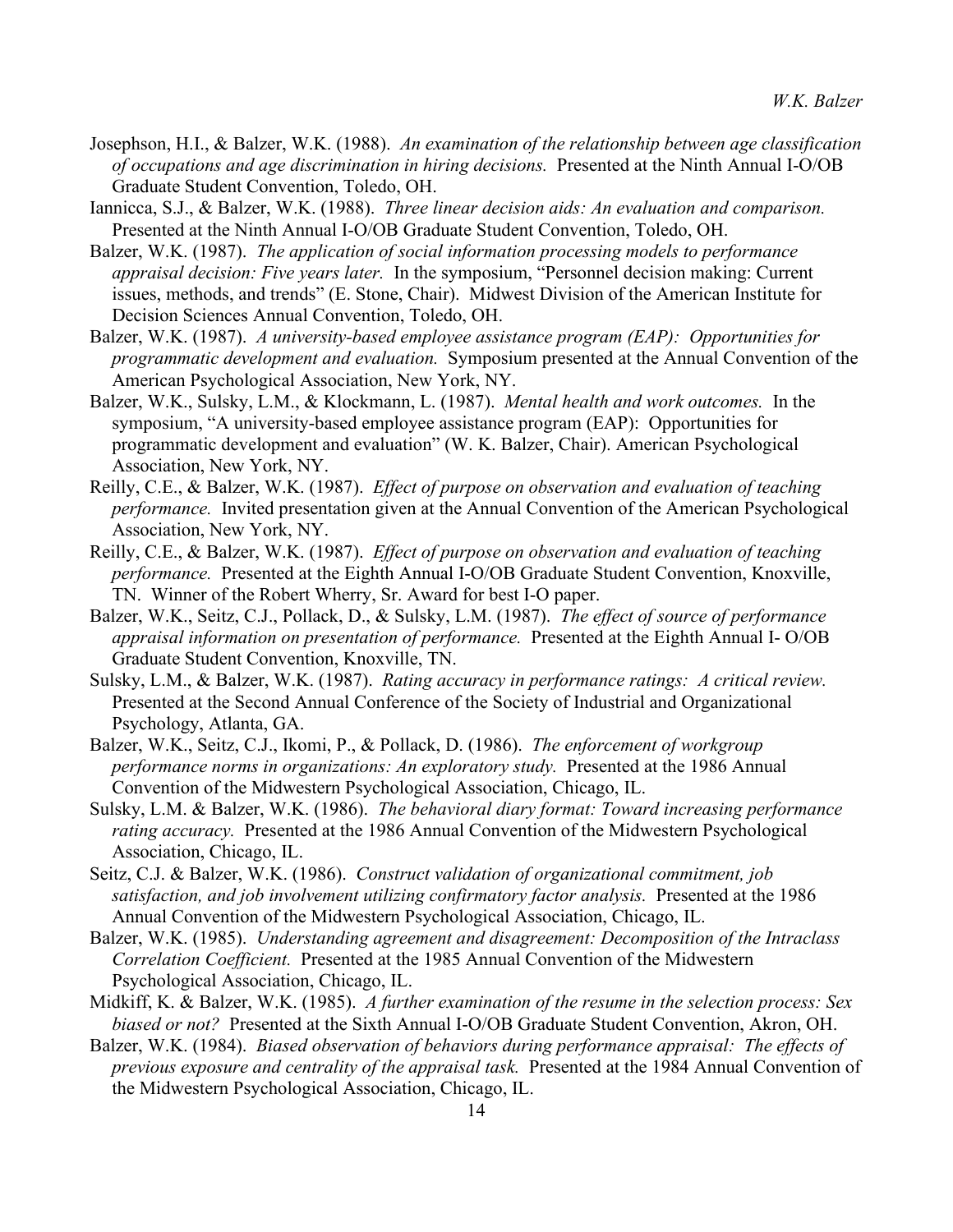- Murphy, K.R. & Balzer, W.K. (1984). *Systematic distortions in the delayed rating of behaviors in performance appraisal.* Presented at the 1984 American Psychological Association Annual Convention.
- Murphy, K.R., Balzer, W.K., Lockhart, M.C., & Eisenman, E.J. (1983). *Effects of previous performance on evaluations of present performance.* In the symposium, "Cognitive processes in performance appraisal: New findings" (C. Banks & L. Roberson, chairs). American Psychological Association Annual Convention, Anaheim, CA.
- Murphy, K.R., Balzer, W.K., Kellam, K.L., & Armstrong, J.G. (1983). *Purpose of rating and accuracy in observing behavior and evaluating performance.* Presented at the American Psychological Association Annual Convention, Anaheim, CA.
- Balzer, W.K. (1983). *Biases in attention and encoding during performance appraisal.* Invited colloquium to the Industrial/Organizational Psychology Program, Baruch College, CUNY, New York, NY.
- Balzer, W.K., Jette, R.D., Wagner, D.A., & Ray, C. (1982). *Theory development in I/O psychology.*  Symposium presented at the National I-O/OB Graduate Student Convention, University of Maryland, College Park, MD.
- Balzer, W.K., & Murphy, K.R. (1982). *What do rater error measures tell us? Not much!* Presented at the National I-O/OB Graduate Student Convention, University of Maryland, College Park, MD.
- Balzer, W.K. & DePontbriand, R.L. (1982). *Another look at identifying and measuring employee expectations.* Presented at the National I-O/OB Graduate Student Convention, University of Maryland, College Park, MD.
- Murphy, K.R., & Balzer, W.K. (1981). *Rater errors and rating accuracy.* Presented at the American Psychological Association Annual Convention, Los Angeles, CA.
- Balzer, W.K., Rohrbaugh, J., & Quinn, R. (1981). *Developing staffing standards: A JAN approach.*  Presented at the Southwestern Psychological Association Annual Convention, Houston, TX.
- Balzer, W.K. & Rohrbaugh, J. (1981). *Convergent validity of objective and subjective policy estimates between and across time.* Presented in symposium: Methodological issues in social judgment theory (K.R. Murphy, chair), Southwestern Psychological Association Annual Convention, Houston, TX.
- Balzer, W.K. & Hendricks, R.L. (1980). *An evaluation of Steers and Rhodes' process model of attendance in the public sector*. Presented at the Eastern Psychological Association Annual Convention, Hartford, CT.
- Hendricks, R.L., Balzer, W.K., & Sheehy, J. (1980). *Comparison of methods for estimating the reliability of nominal data.* Presented at the Eastern Psychological Association Annual Convention, Hartford, CT.
- Fabisiak, S., Hendrickson, C., Hendricks, R., Balzer, W.K., & Sheehy, J. (1979). *The reliability of Form 103 OMH version 12/78.* Presented at the Second Annual Conference of Psychologists in Service to New York State, Albany, NY.
- Hendricks, R. L., Dyak, J., Balzer, W.K., & Raia, J.N. (1979). *Integrating quantitative data with the health systems planning process.* Symposium presented at the American Psychological Association Annual Convention, New York, NY.

## **Theses and Dissertations Directed**

*Available upon request*